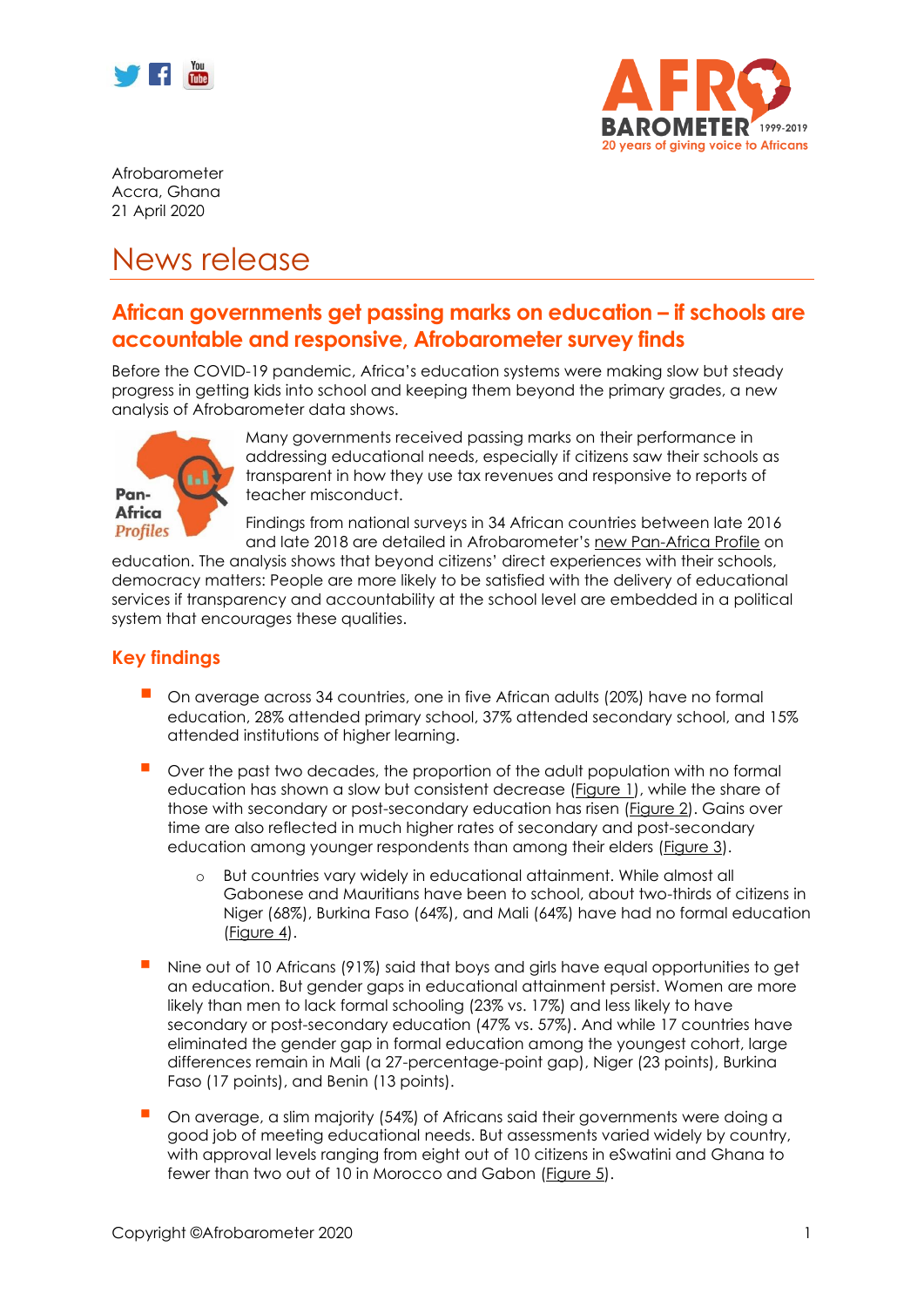

- o Urban residents, poor respondents, and more-educated citizens were less satisfied with their government's performance on education.
- Citizens who believe they can access budget information about their schools and can have teachers held accountable are more likely to give government positive performance reviews than those who are less confident of school transparency and accountability [\(Figure 6\)](#page-4-0). In short, education outcomes matter in performance evaluations, but so do the processes through which education services are delivered.
- Africans who see their country as a well-functioning democracy are significantly more likely to approve of the government's performance on education. The more years a country has been an electoral democracy, the more likely it is that its citizens are satisfied with the delivery of public education services [\(Figure 7\)](#page-5-0).

#### **Afrobarometer surveys**

Afrobarometer is a pan-African, non-partisan survey research network that provides reliable data on Africans' experiences and evaluations of quality of life, governance, and democracy. Seven rounds of surveys have been completed since 1999.

Afrobarometer conducts face-to-face interviews in the language of the respondent's choice with nationally representative samples. Sample sizes of 1,200 or 2,400 yield country-level results with a margin of sampling error of +/-3 or 2 percentage points, respectively, at a 95% confidence level. Round 7 interviews with 45,823 citizens in 34 countries represent the views of more than three-fourths of Africans.

Interested readers may follow our releases, including our Pan-Africa Profiles series of crosscountry analyses, at #VoicesAfrica and sign up for our distribution list at www.afrobarometer.org.

#### **Charts**



<span id="page-1-0"></span>**Figure 1: No formal education** I various country samples 1 1999-2018

*Respondents were asked: What is your highest level of education?*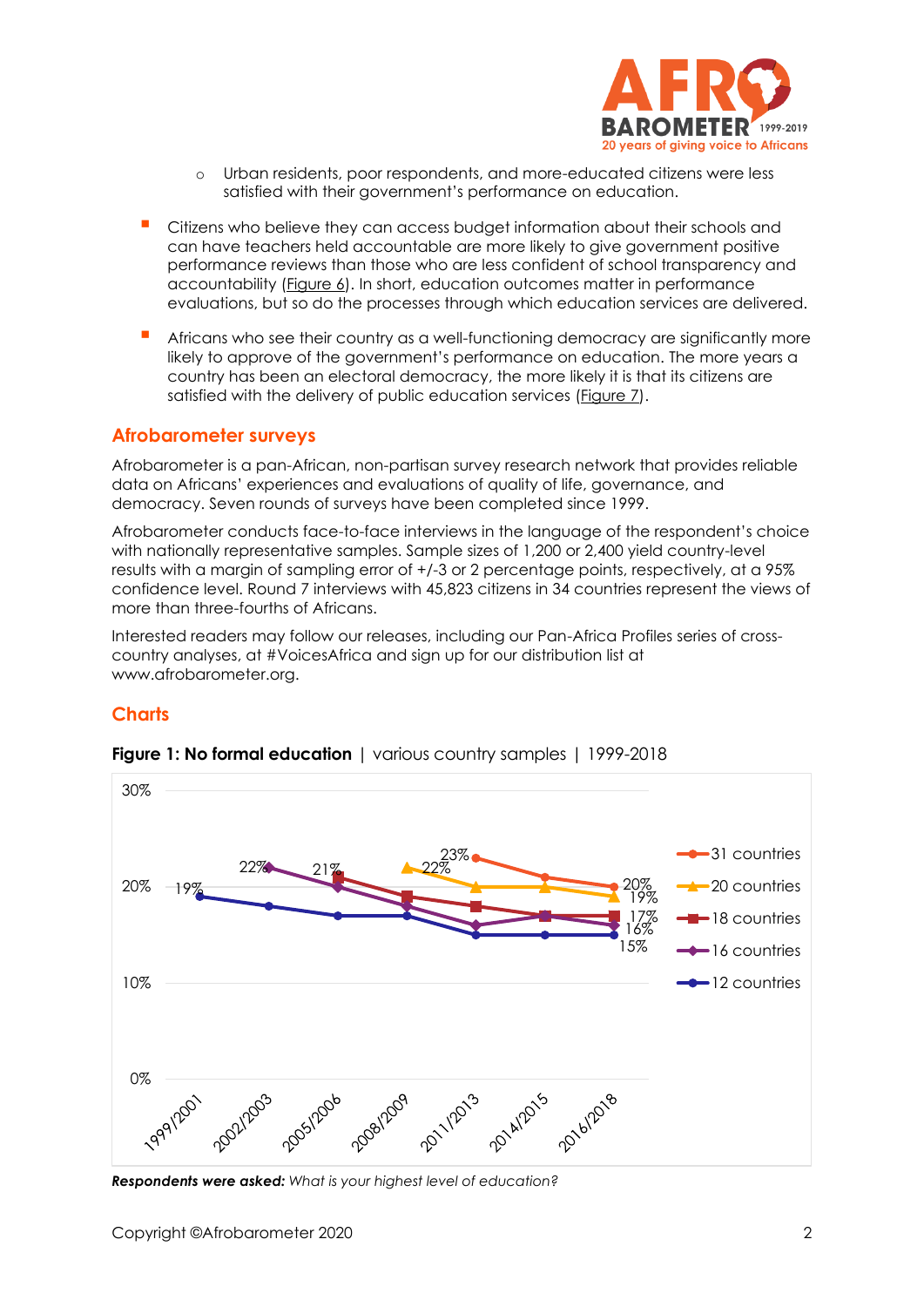



<span id="page-2-0"></span>**Figure 2: Secondary or post-secondary education** | various country samples | 1999-2018

*Respondents were asked: What is your highest level of education?*



<span id="page-2-1"></span>**Figure 3: Educational attainment** | by age group | 34 countries | 2016/2018

*Respondents were asked: What is your highest level of education?*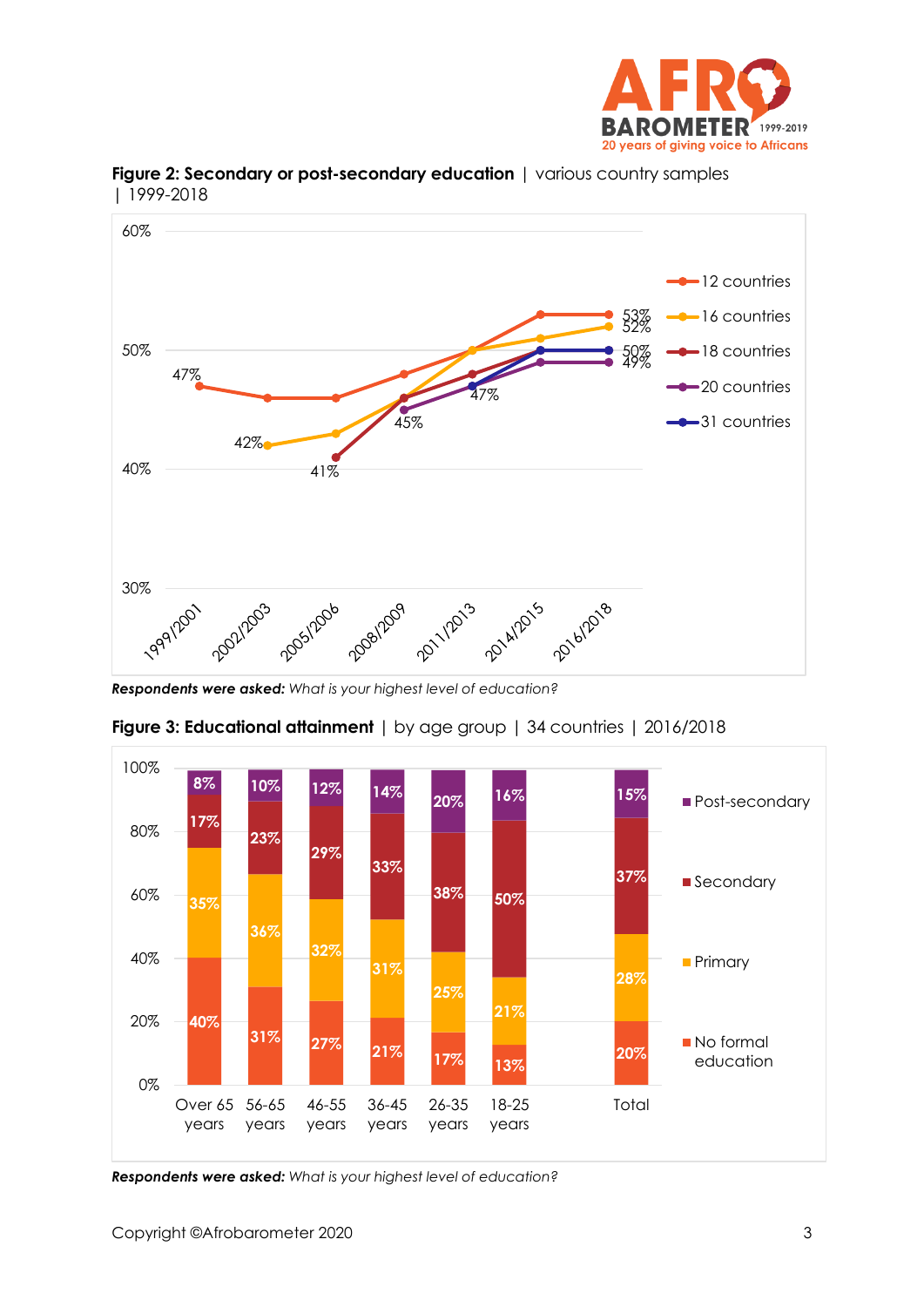



<span id="page-3-0"></span>

*Respondents were asked: What is your highest level of education? (% who have no formal schooling)*



<span id="page-3-1"></span>**Figure 5: Satisfaction with government performance on education (%)** | 34 countries | 2016/2018

*Respondents were asked: How well or badly would you say the current government is handling the following matters, or haven't you heard enough to say: Addressing educational needs? (% who say "fairly well" or "very well")*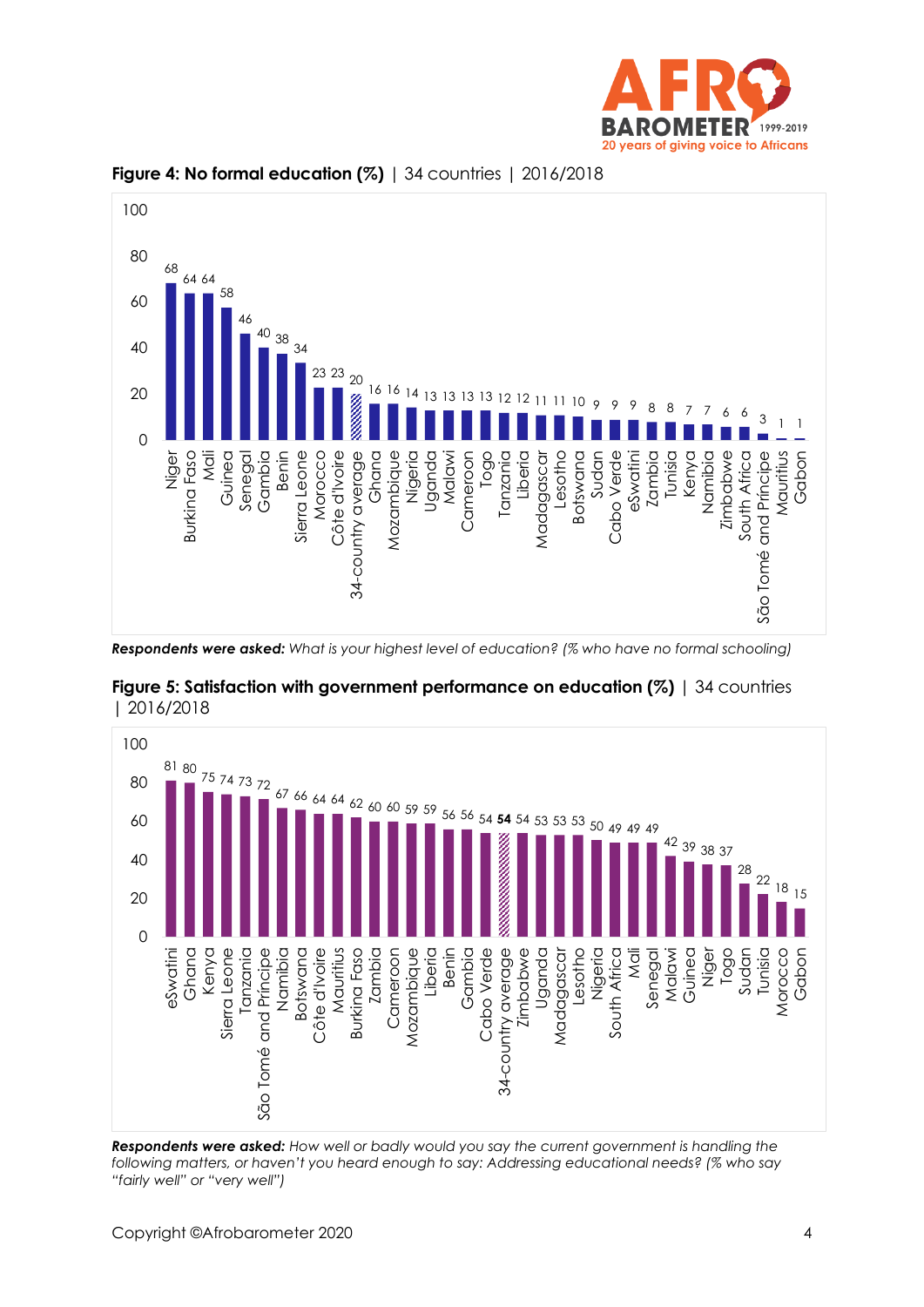



<span id="page-4-0"></span>

#### *Respondents were asked:*

*How likely is it that you could get the following information from government or other public institutions, or haven't you heard enough to say: If you went to the local school to find out what the school's budget is and how the funds have been used?* 

*How likely is it that you could get someone to take action if you went to a government office or other public institution to report the following problems, or haven't you heard enough to say: If you went to the local school to report teacher misbehavior such as absenteeism or mistreatment of students?* 

*How well or badly would you say the current government is handling the following matters, or haven't you heard enough to say: Addressing educational needs?*